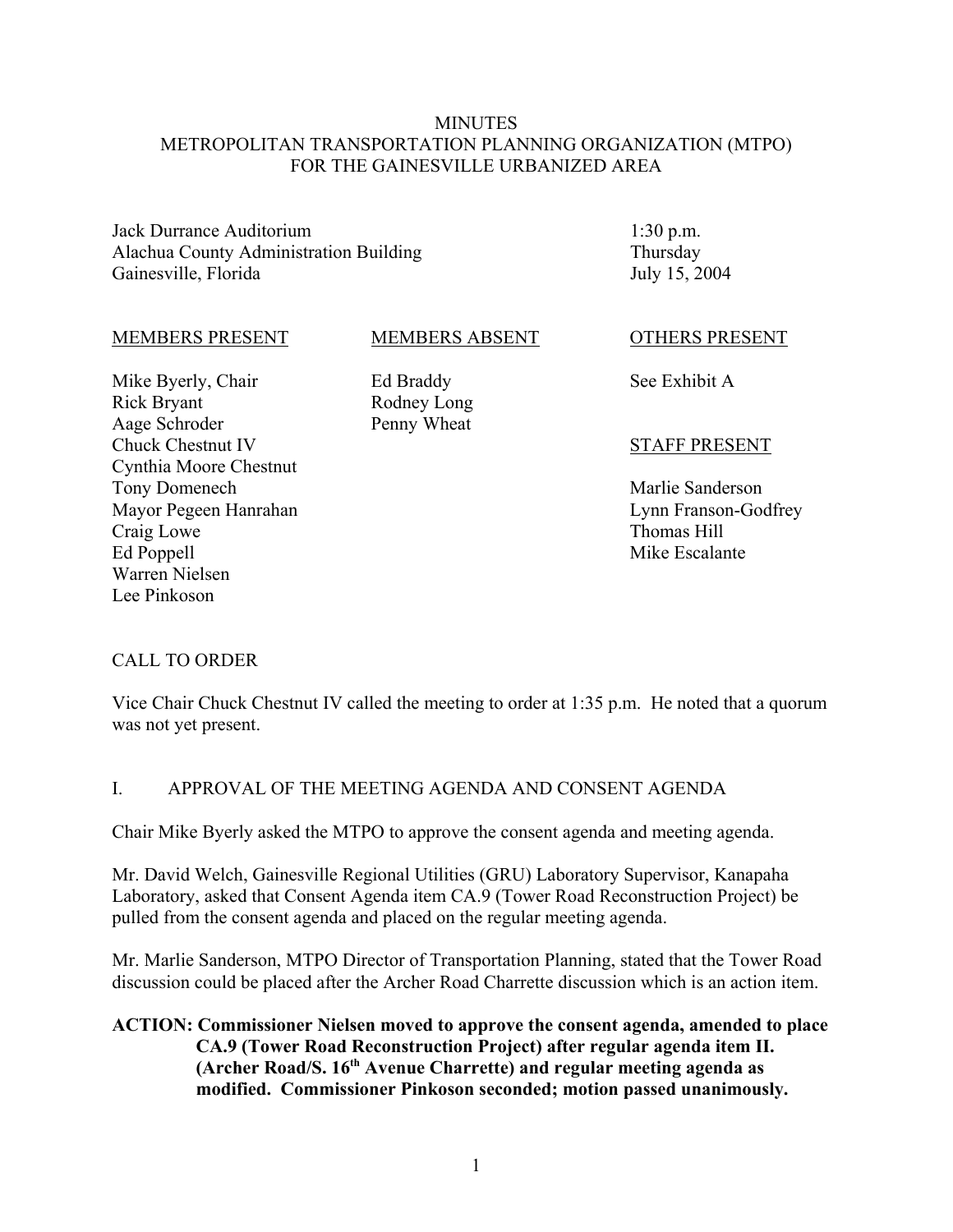## II. ARCHER ROAD/S. 16TH AVENUE CHARRETTE

Mr. Sanderson stated that the MTPO contracted with Causseaux& Ellington in January, 2004 to conduct the Archer Road/S. 16<sup>th</sup> Avenue Charrette. He said that the first phase of this charrette was conducted on Friday, March 19 and Saturday, March 20, while the second phase was conducted on Friday, April 16 and Saturday, April 17. He noted that the consultant has prepared a draft report. He introduced Mr. Gerry Dedenbach, Causseaux & Ellington Director of GIS.

Mr. Dedenbach discussed the Archer Road/S. 16<sup>th</sup> Avenue Charrette and answered questions.

Mr. Brian Kanely, City of Gainesville Transportation Services Manager, discussed the W. 6<sup>th</sup> Street capacity and answered other questions.

Mr. Dedenbach and Mr, Jonathan Thigpen, Kimley-Horn Traffic Engineer, continued discussion of the Archer Road/S. 16<sup>th</sup> Avenue Charrette and answered questions.

Mr. Sanderson discussed the MTPO Advisory Committees and staff recommendations.

Mr. Ed Poppell, University of Florida Vice President for Finance and Administration, discussed the University of Florida's position regarding the charrette recommendations. He noted that the study of the realignments of North-South Drive from SW 16<sup>th</sup> Avenue and Archer Road and the SW 13th Street/Archer Road intersection were important.

## **ACTION: Commissioner Domenech moved to recommend that the Gainesville City Commission readdress Policy 7.11 of the City of Gainesville Comprehensive Plan Transportation Element. Commissioner Lowe seconded. Motion withdrawn.**

Ms. Julia Reiskind, Bicycle/Pedestrian Advisory Board (B/PAB) Chair, noted that the B/PAB would support MTPO action that retains the Depot Avenue Rail/Trail.

#### **ACTION: Commissioner Lowe moved to:**

- **1. approve for final testing and evaluation the option developed by the Charrette participants as discussed in Exhibit 1;**
- 2. model two grade-separated intersections at Archer Road/SW 16<sup>th</sup> Avenue **and Archer Road/SW 34th Street as part of the final Charrette alternative and as part of the long range transportation plan update;**
- **3. approve the City of Gainesville staff recommendation that the proposed bus rapid transit (BRT) system operate on the Archer Road/Depot Avenue alignment and an offroad bicycle path continue to be a part of the Archer Road/Depot Avenue corridor as a link to the Hawthorne Trail, Waldo** Road Trail, Depot Park and the proposed W. 6<sup>th</sup> Street Rail/Trail, and also **to consider a bus rapid transit loop utilizing Archer Road, Depot Avenue, S. Main Street and SW 16<sup>th</sup> Avenue;**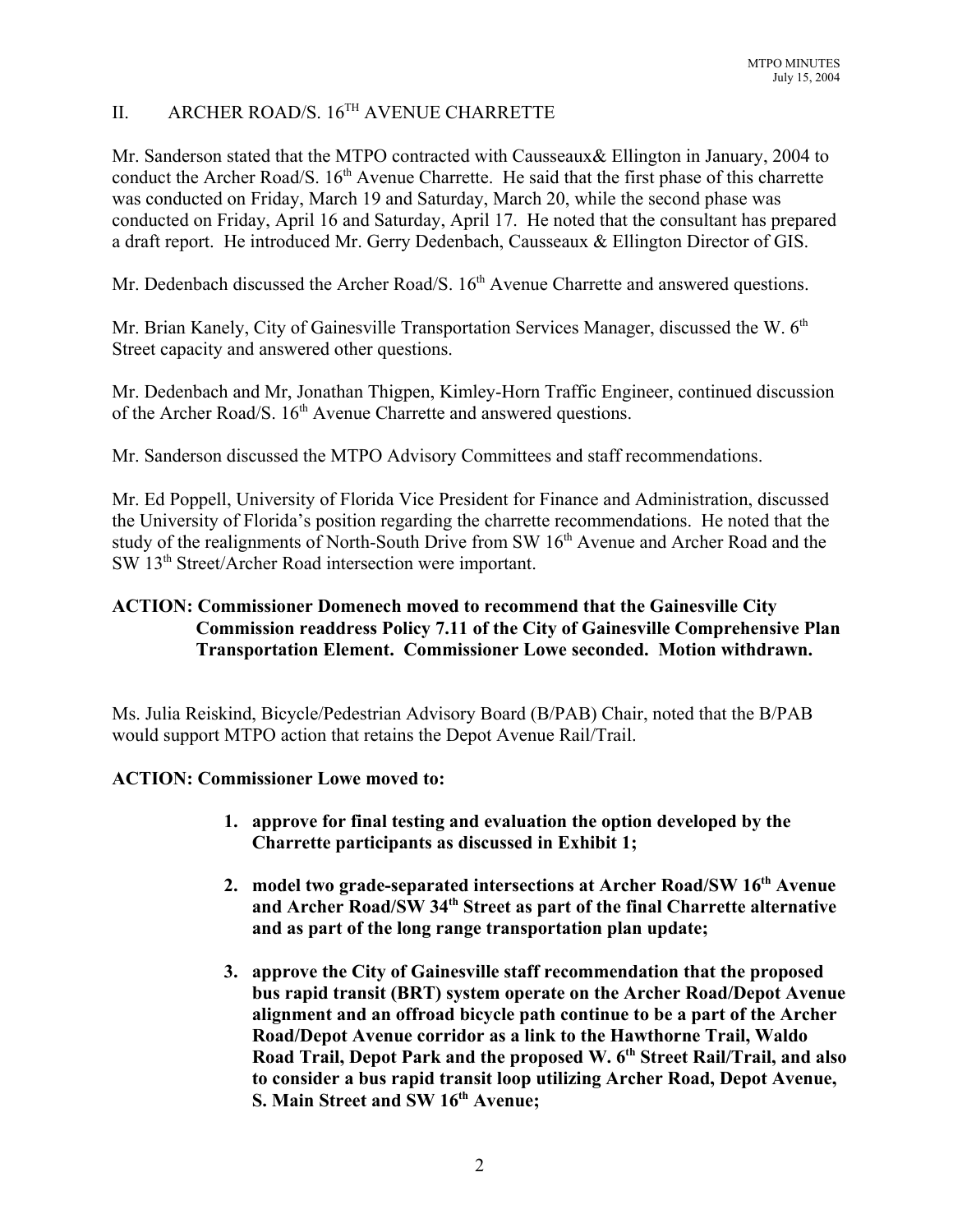- **4. include an intersection study of US 441 and Archer Road without the sliplane in the "Now" section of Exhibit 1;**
- **5. revise Exhibit 1 to read as follows- "ask the Florida Department of Transportation (FDOT) to fund (or conduct an in-house study) in the first year of FDOT's Work Program the State Roads 24/226 Intersection Realignment Study and authorize the MTPO Chair to send a letter to FDOT making this request; and**
- **6. approve for final testing and evaluation one additional option with SW 16th Avenue from Archer Road to SW 13th Street as a six-lane facility and** Archer Road from SW 16<sup>th</sup> Avenue to SW 13<sup>th</sup> Street as a two-lane facility.

### **Commissioner Chestnut seconded; motion passed unanimously.**

Mr. Sanderson noted that MTPO funds are available, if needed, to fund the additional testing of SW 16<sup>th</sup> Avenue as a six-lane facility/Archer Road as a two-lane facility.

## CA. 9 TOWER ROAD RECONSTRUCTION PROJECT

Mr. Sanderson stated that the Tower Road Reconstruction Project was presented to the MTPO Advisory Committees as a courtesy review.

Chair Byerly asked Mr. Welch whether he had a question regarding the Tower Road Reconstruction Project.

Mr. Welch discussed GRU truck driver's concerns regarding the siting of a roundabout at the SW 41<sup>st</sup> Place intersection that would be difficult for the GRU trucks to maneuver and answered questions. He suggested that a signal may be more appropriate for that intersection.

Mr. Wallwork, Alternative Street Design Principal, discussed the status of the Tower Road roundabout designs and answered questions.

Mr. Donnie Ellington, Causseaux & Ellington Vice President, noted that Causseaux & Ellington has asked GRU for vehicle size information to incorporate into the Tower Road design study.

Mr. Michael Fay, Alachua County Public Works Department Assistant Director, noted that SW 63rd Boulevard is a limerock facility that is closed except for one day a year for the Kanapaha Gardens Spring Festival.

Mr. Ellington noted that Causseaux & Ellington contracted to design a facility that included roundabout traffic control devices. He said that Causseaux & Ellington will collect the correct data that will include accommodation for the truck traffic. He added that if right-of-way costs were prohibitive, then alternative traffic control devices may be utilized.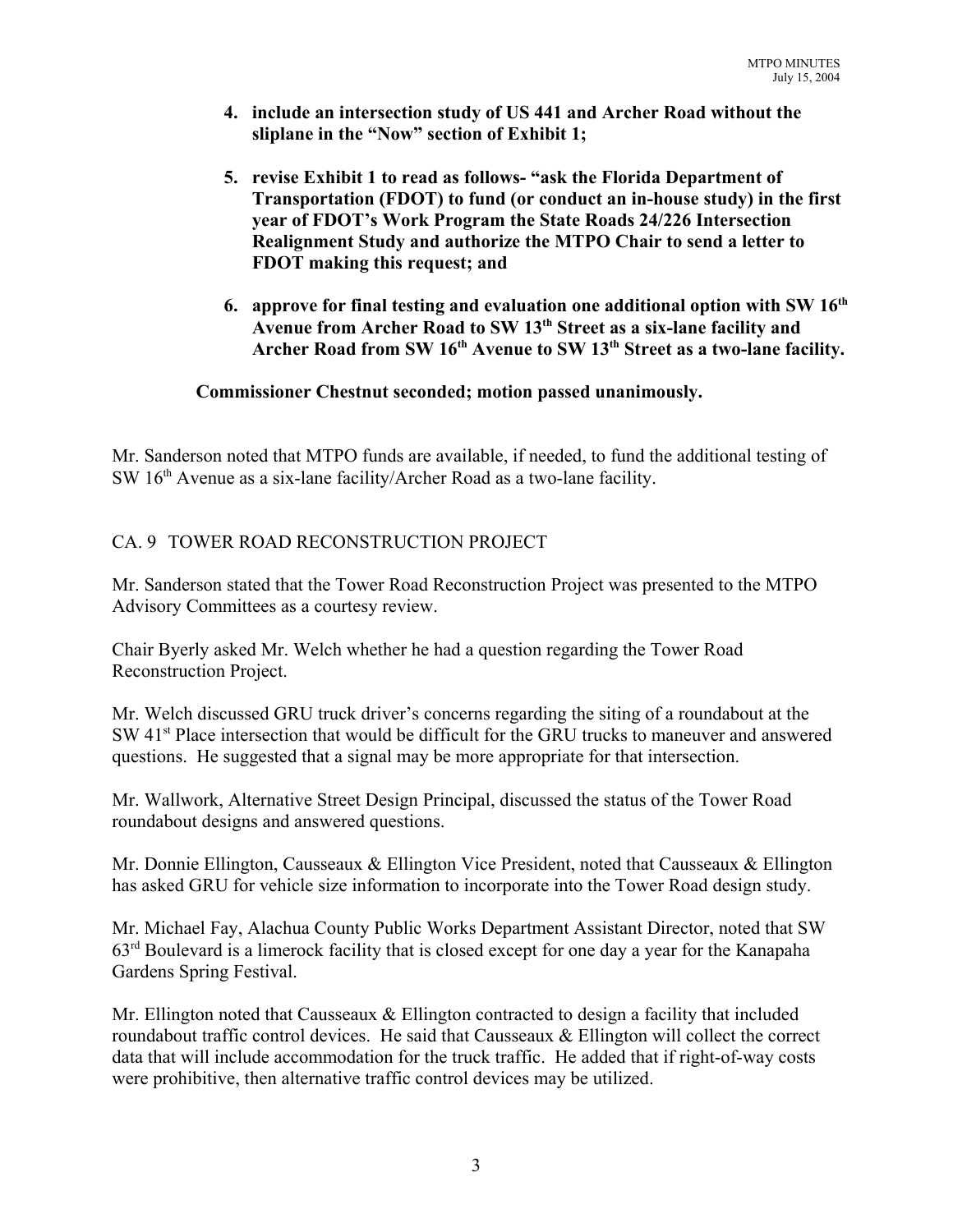Ms. Rae Marie Gilbert, Southwest Alliance for Planning (SWAP) representative, noted that she was pleased that the Tower Road Reconstruction Project was at 30 percent design plans.

## III. NEXT MTPO MEETING

Mr. Sanderson stated that, currently, there aren't any agenda items that require action by the MTPO before its scheduled September meeting.

Chair Byerly stated that the next MTPO meeting would be on September  $2<sup>nd</sup>$  at 7:00 p.m.

## IV. COMMENTS

## A. MTPO MEMBER COMMENTS

Mr. Poppell asked FDOT staff about the "no right turn on red" signage that have been recently installed as part of the traffic signal update projects adjacent to the University of Florida.

A member of the MTPO asked if "no right turn on red when pedestrian are present" signage could be installed instead of the existing signage.

Mr. Kanely stated that the "no right turn on red" signs were installed as part of the W. 13<sup>th</sup> Street Traffic Signal Upgrade Project. He said that he would get with the people that did the engineering design and check their engineering work. He added that he would report back at the next MTPO meeting or provide the information to MTPO staff.

## B. CITIZENS COMMENTS

Mr. Jack Varnon, Alachua County Council for the Blind President, discussed Florida's "White Cane" law. He asked that pedestrian crossing signalization that accommodates blind persons be incorporated into the MTPO's traffic signal update program and that "White Cane" law enforcement signage be placed on speed limit signs. He also asked that "door-through-door" service be provided in the Alachua County Transportation Disadvantaged Program, or at least a study to look into providing "door-through-door" service. He requested that maps in the MTPO Transportation Improvement Program be available in a recorded description.

Chair Byerly asked if any consideration for visually-impaired persons was part of the planning process for the Archer Road/S. 16<sup>th</sup> Avenue Charrette.

Mr. Sanderson stated that he did not remember this issue being discussed during the Charrette. He said that he would take this issue to the MTPO Advisory Committees for consideration. He also added that the "door-through-door" service issue would be taken to the Alachua County Transportation Disadvantaged Coordinating Board for review and MTPO recommendation.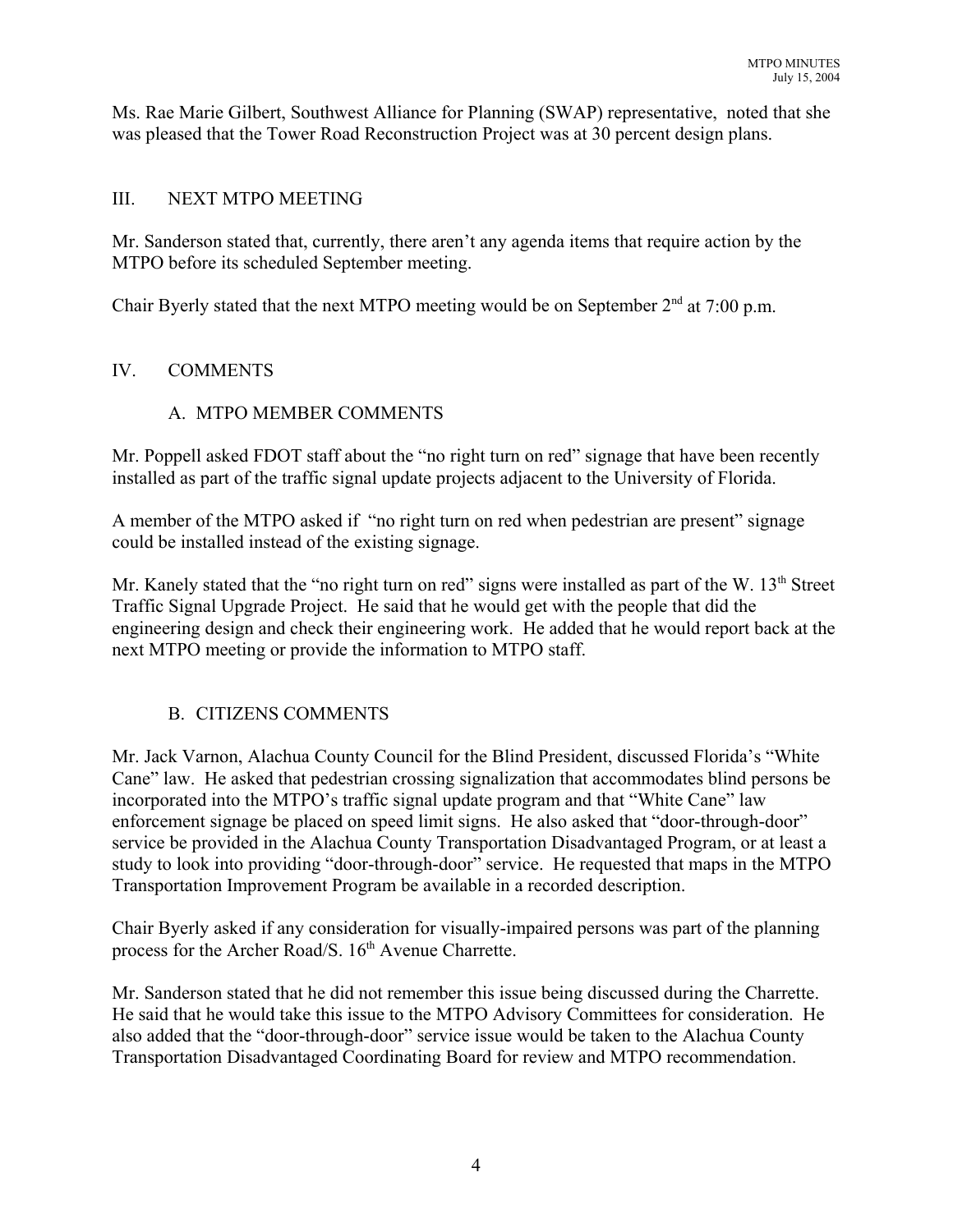Ms. Lynn Franson-Godfrey, MTPO Senior Planner, stated that MV Transportation has a five-year contract with the state. She said that door-to-door service is provided by MV Transportation. She noted that the Americans with Disabilities Act (ADA) requirement is only curb-to-curb service. She added that MV Transportation's annual performance review will be in December.

Mr. Wallwork noted that there were numerous audible crossing devices that are available.

Chair Byerly requested a status report on these transportation disadvantaged issues for the next MTPO meeting.

Mr. Varnon announced that there is an ADA exposition at Savana Grand on Friday, July 23<sup>rd</sup>, from 1:00 p.m. to 5:00 p.m.

 $\mathcal{L}_\text{max}$  , and the contribution of the contribution of the contribution of the contribution of the contribution of the contribution of the contribution of the contribution of the contribution of the contribution of t

## C. CHAIR'S REPORT

There were no comments.

### ADJOURNMENT

Chair Byerly adjourned the meeting at 4:45 p.m.

Date Rodney J. Long, Secretary/Treasurer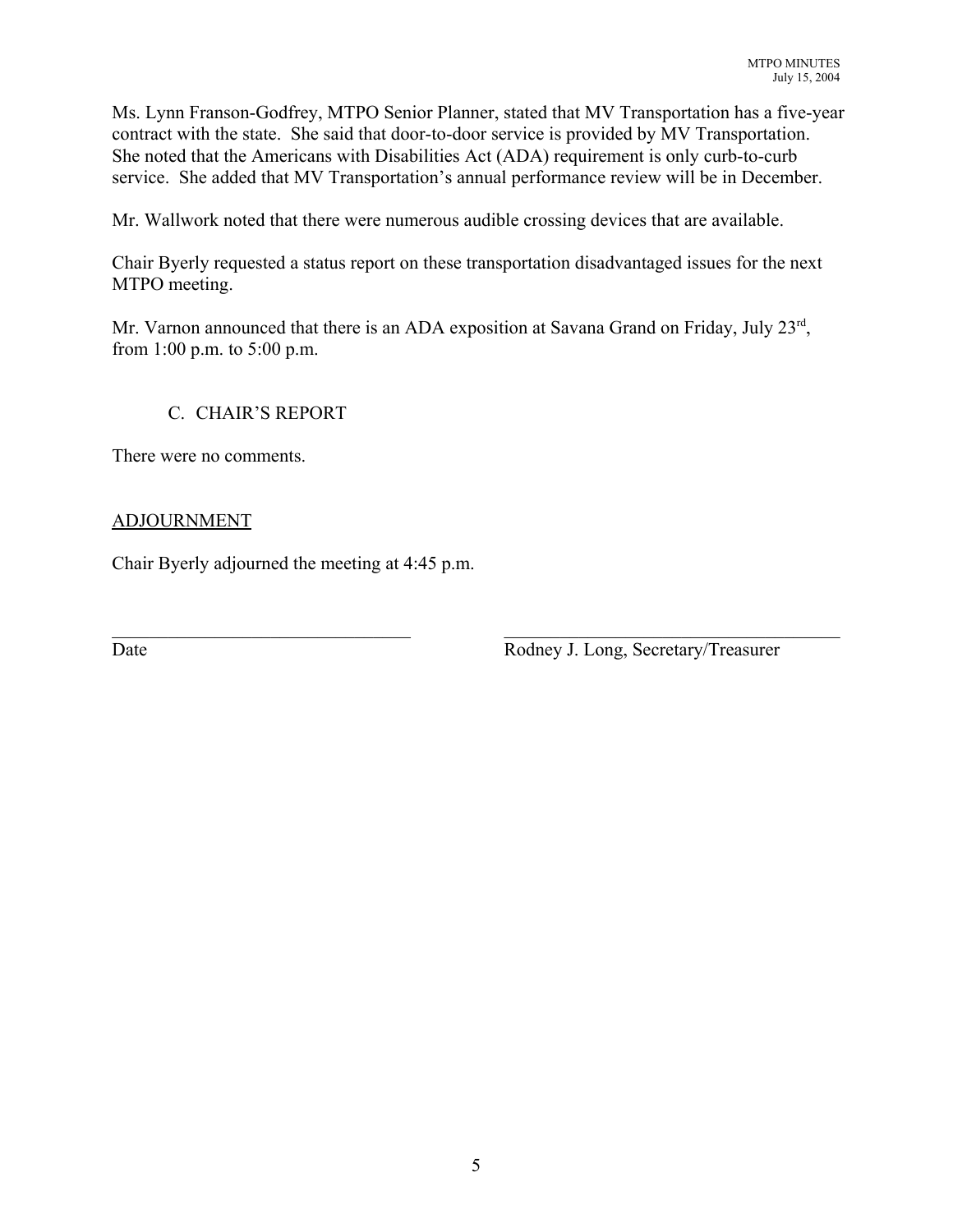## **EXHIBIT A**

|                            | <b>Florida Department</b> |                       |                            |
|----------------------------|---------------------------|-----------------------|----------------------------|
| <b>Interested Citizens</b> | of Transportation         | <b>Alachua County</b> | <b>City of Gainesville</b> |
| Gerry Dedenbach            | James Bennett             | David Cerlanek        | Dekova Batey               |
| Donnie Ellington           | Gina Buscher              | Michael Fay           | <b>Wayne Bowers</b>        |
| Rae Marie Gilbert          | Doreen Joyner-Howard      | Randall Reid          | <b>Brian Kanely</b>        |
| Staci Graff                | Suraya Teeple             | John Sabatella        | Jeff Logan                 |
| Monique Hedgecock          | Brandi Vittur             | Dave Stuart           | David Welch                |
| Harold Humphrey            |                           |                       |                            |
| Lenora McGowan             |                           |                       |                            |
| Naomi Menke                |                           |                       |                            |
| Jarod Ottenwess            |                           |                       |                            |
| <b>Chandler Otis</b>       |                           |                       |                            |
| Julia Reiskind             |                           |                       |                            |
| Mike Temmen                |                           |                       |                            |
| Jonathan Thigpen           |                           |                       |                            |
| Jack Varnon                |                           |                       |                            |
| Michael Wallwork           |                           |                       |                            |
| Johnny Watson              |                           |                       |                            |
| Carol Young                |                           |                       |                            |
|                            |                           |                       |                            |

\* By telephone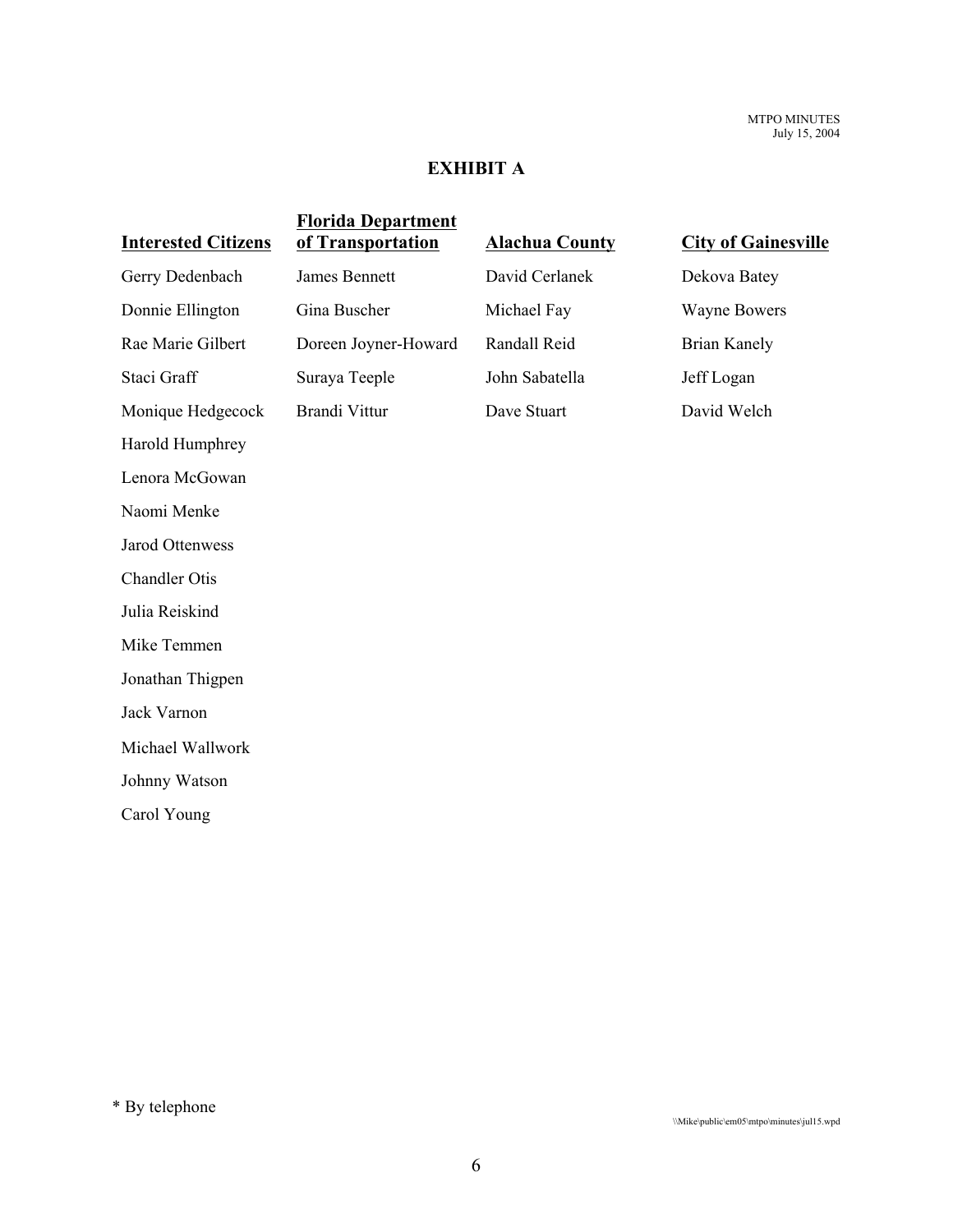## **EXHIBIT 1**

# **ARCHER ROAD/S. 16TH AVENUE AREA CHARRETTE MTPO-APPROVED RECOMMENDATIONS**

| <b>TIMELINE</b> | <b>MILESTONE</b>                                                                                                                                                                                                                   |  |  |
|-----------------|------------------------------------------------------------------------------------------------------------------------------------------------------------------------------------------------------------------------------------|--|--|
| <b>Now</b>      | Pedestrian safety enhancements throughout the corridor                                                                                                                                                                             |  |  |
|                 | SW 23 <sup>rd</sup> Terrace extension into the University of Florida campus should be<br>examined as part of the Campus Master Plan update process                                                                                 |  |  |
|                 | Add transit service to existing routes not meeting demand                                                                                                                                                                          |  |  |
|                 | Ask the Florida Department of Transportation (FDOT) to fund (or conduct in-<br>house) in the first year of FDOT's Work Program a State Roads 24/226<br>Intersection Realignment/Relocation Study as described in Exhibit 2         |  |  |
|                 | Conduct an intersection study of US 441 and Archer Road without the sliplane                                                                                                                                                       |  |  |
| 5 Years         | SW 16 <sup>th</sup> Avenue inner road network and North-South Drive extension                                                                                                                                                      |  |  |
|                 | Consider mix of uses in "Little Gandy" area with redevelopment, including<br>residential, to reduce private automobile trips                                                                                                       |  |  |
| 10 Years        | Enhance eastern connection of Bus Rapid Transit (BRT) type service and S<br>16 <sup>th</sup> Avenue multimodal connection and also consider a BRT system utilizing<br>Archer Road, Depot Avenue, S. Main Street and SW 16th Avenue |  |  |
|                 | Consider mix of uses in "Little Gandy" area with redevelopment, including<br>residential, to reduce private automobile trips                                                                                                       |  |  |
|                 | Connections to other growth areas- SW 20 <sup>th</sup> Avenue, Student Village, future<br>commercial and Oaks Mall Park-and-Ride                                                                                                   |  |  |
| 20 Years        | Continue study of SE 16 <sup>th</sup> Avenue extension-3-lane/4-lane from State Road<br>329 to State Road 331                                                                                                                      |  |  |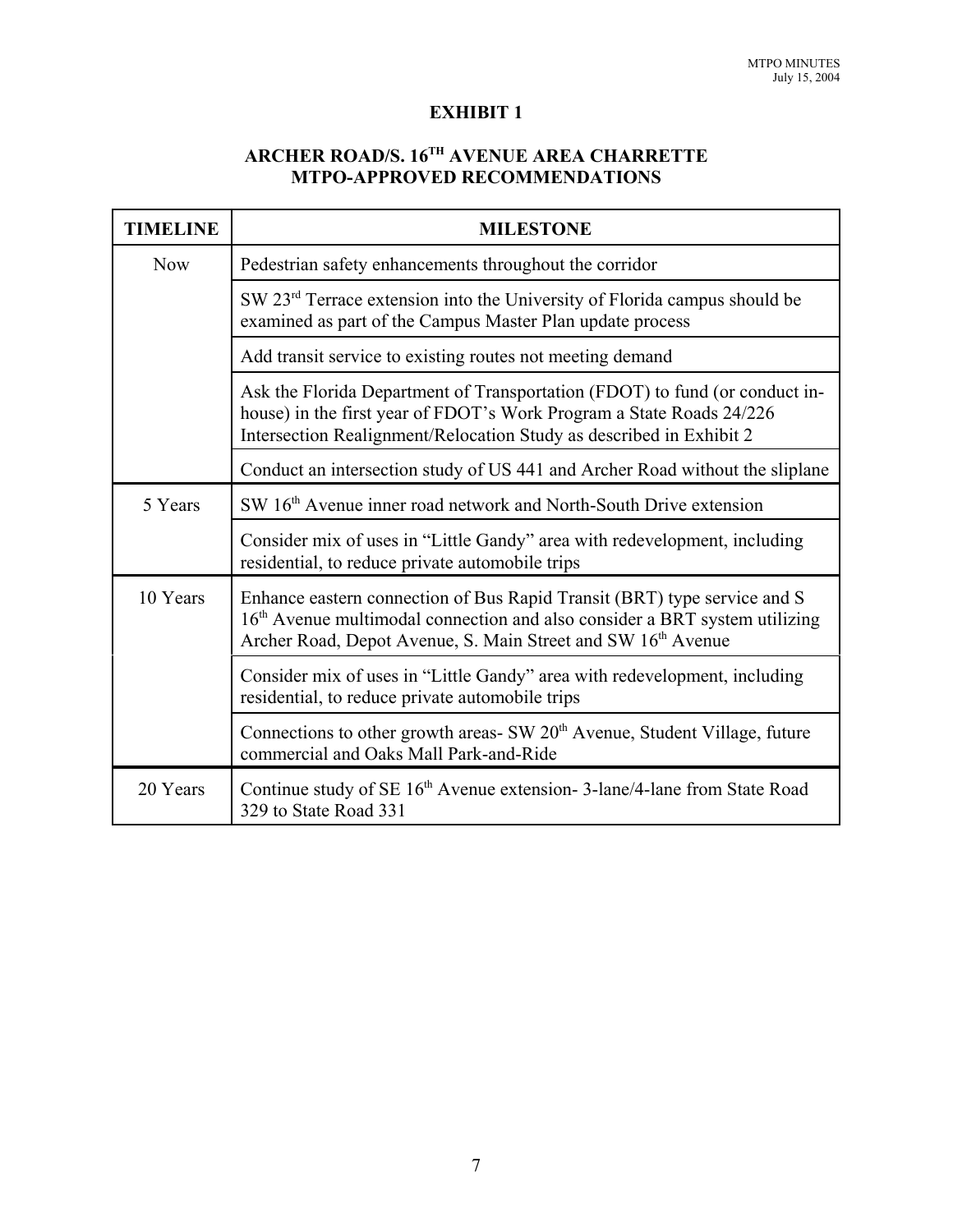#### **EXHIBIT 2**

## **ARCHER ROAD AND SW 16TH AVENUE INTERSECTION REALIGNMENT/RELOCATION STUDY**

The purpose of the study is to explore and identify the issues involved with realignment of the intersection of Archer Road and  $SW 16<sup>th</sup>$  Avenue. Objectives of the study are as follows:

- Reroute through traffic (particularly trucks) currently using Archer Road onto SW  $16<sup>th</sup>$  Avenue. This will reduce traffic volumes in the Shands/VA corridor, creating a more pedestrian and bicycle friendly environment.
- Create a gateway entrance to the University of Florida in the vicinity of Archer Road and SW  $16<sup>th</sup>$  Avenue.
- Facilitate an extension of North-South Drive south to SW  $16<sup>th</sup>$  Avenue.
- Improve accessibility to Shands/VA for emergency vehicles and Regional Transit System (RTS) buses.
- Improve pedestrian and bicycle mobility in the area impacted by roadway reconstruction.
- Determine the best use of State Road 24 (Archer Road) between North-South Drive and  $SW 16<sup>th</sup>$  Avenue

The study needs to include the following components:

- Affected area bordered by Archer Road, SW  $16<sup>th</sup>$  Avenue and the extension of North-South Drive.
- Need to examine all signalized intersections included in this boundary.
- Need to maintain accessibility to hospitals for emergency vehicles and RTS.
- Options for roadway alignments should be discussed with staff before analysis is performed.
- Options should include possibility of roundabouts with/without bypass lanes.
- Routes for bicycles and pedestrians through the area must be included.
- Clear, defined access to parking facilities must be maintained.
- Must provide opportunities for directional signage for visitors.
- Consider grade separated intersection at SW  $16<sup>th</sup>$  Avenue and Archer Road.
- Consider limited grade separated intersection at SW 34<sup>th</sup> Street and Archer Road.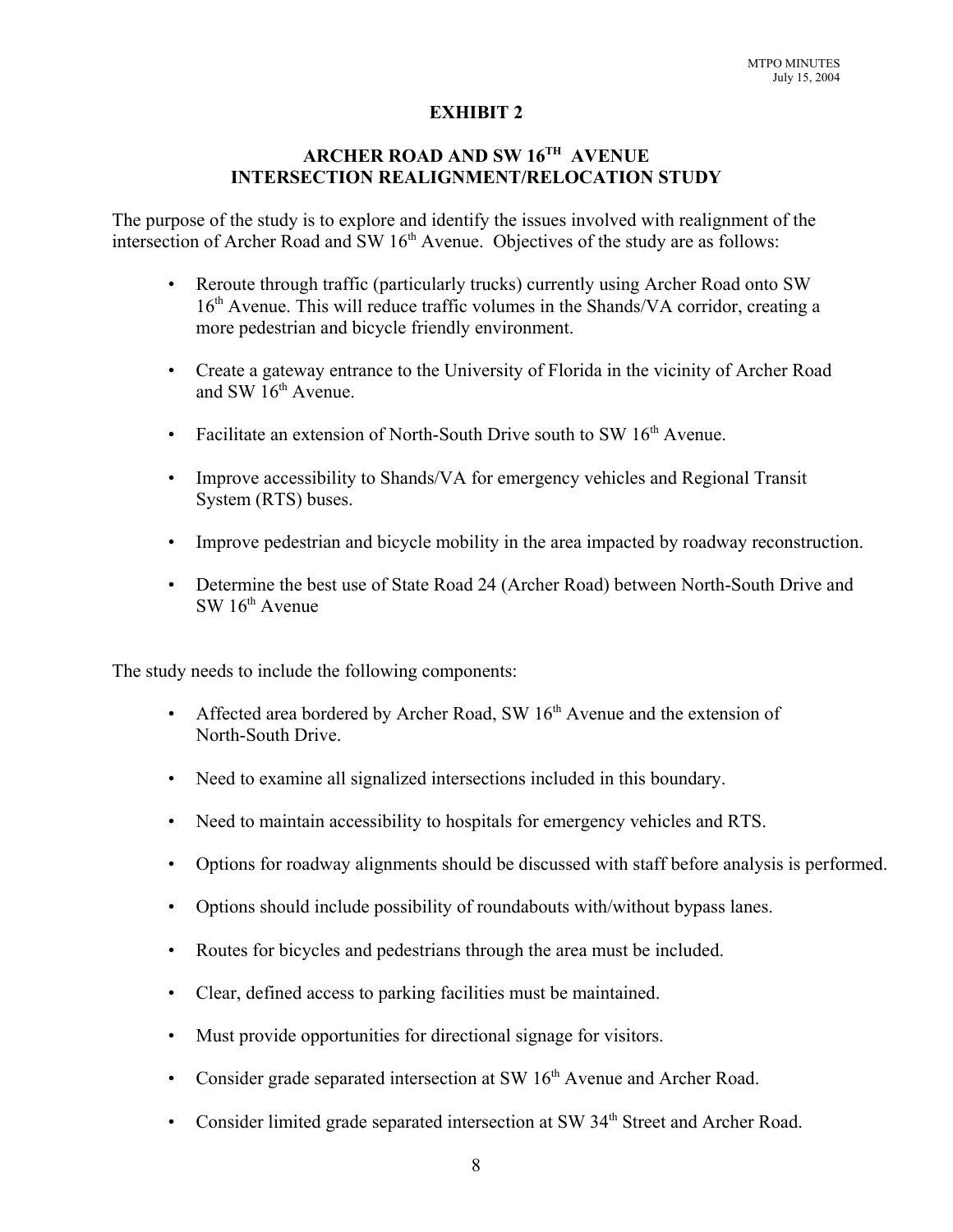

**CONSENT AGENDA**

**METROPOLITAN TRANSPORTATION PLANNING ORGANIZATION FOR THE GAINESVILLE URBANIZED AREA**

**Jack Durrance Auditorium 1988 120 UP 1:30 PM.**<br>Alachua County Administration Building 1990 1:30 UP 15.2004 **Alachua County Administration Building Gainesville, Florida**

#### **STAFF RECOMMENDATION**

**Page # 1 CA. 1 MTPO Minutes- May 26, 2004 4. APPROVE MINUTES** 

This set of MTPO minutes is ready for review

**Page # 11 CA. 2 Resurfacing Project-State Road 26 APPROVE JOINT (NW 109th Drive to NW 80th Boulevard) RECOMMENDATIONS**

The Design Team has approved design concepts for this project

**Page # 17 CALCER RESULTS:** Resurfacing Project- State Road 24 **APPROVE JOINT (East University Avenue to NE 55th Place) RECOMMENDATIONS**

The Design Team has approved design concepts for this project

**Page # 2025 Transportation Plan ACCEPT AS A COMPLETED Update- Socioeconomic Data PLANNING DOCUMENT**

> Enclosed is a report concerning population, housing and employment forecasts by traffic analysis zones that will used to prepare this plan update

Page #27 CA. 5 **Transportation Disadvantaged Program- APPOINT COMMISSIONER Coordinating Board Chair Appointment DOMENECH**

> The City Commission is recommending that Commissioner Domenech replace Commissioner Chuck Chestnut as Chair of this Board